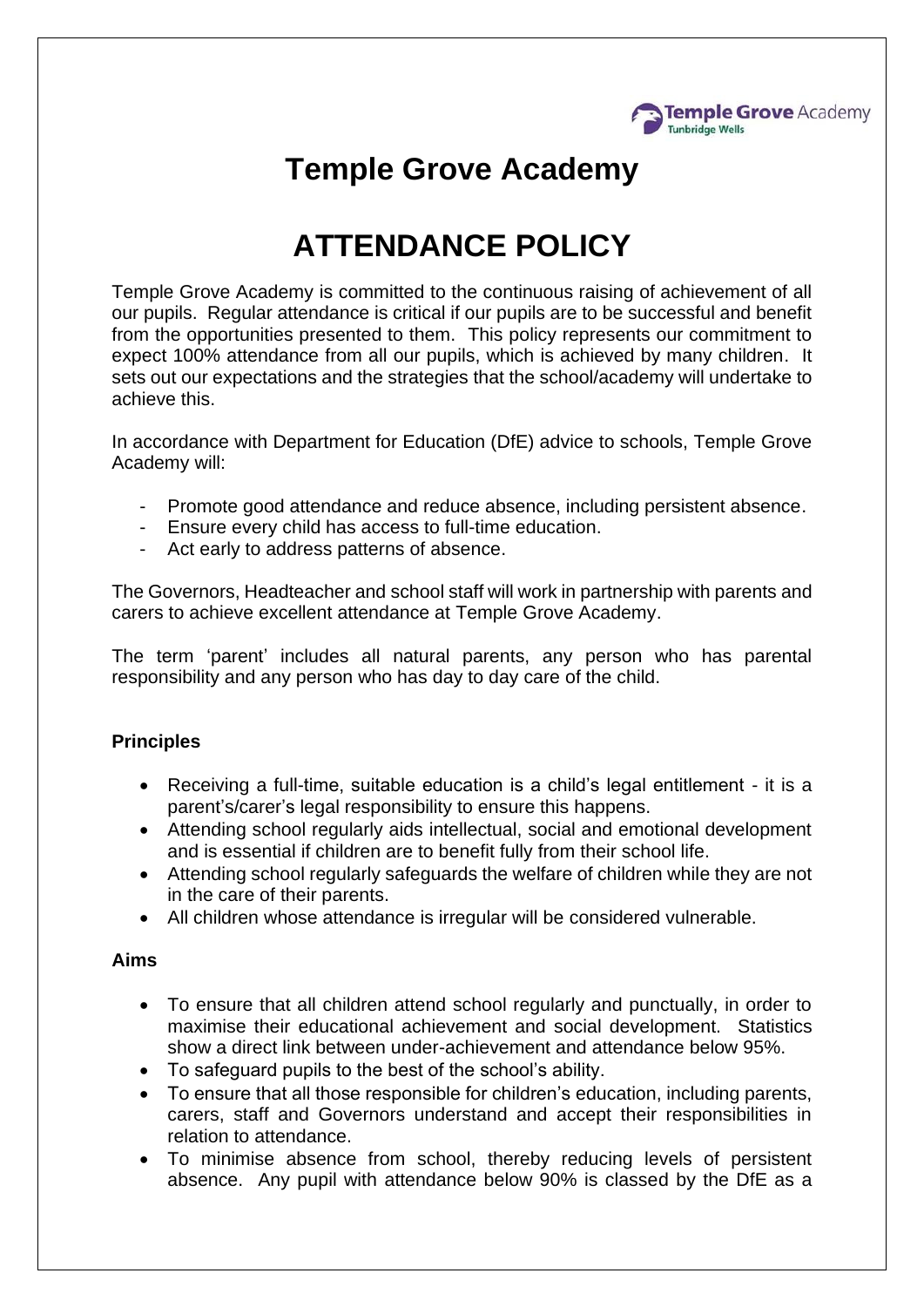Persistent Absentee (PA). Schools are required to identify all PA pupils and report to the DfE at regular intervals during the academic year.

• To improve the life chances of the children attending school and prepare them to be fully contributing citizens when they reach adulthood. Regular attenders are more successful in transferring between primary school, secondary school, higher education and employment or training.

#### **Promoting Attendance**

Temple Grove Academy will use all possible opportunities to promote the importance of good attendance and punctuality. These will include the Home-School agreement, newsletters, rewards and incentives for good or significantly improving attendance. The foundation for good attendance is a strong partnership between the school, parents/carers and children.

#### **The School/ Academy will:**

- Provide and promote a welcoming and positive atmosphere so that children feel safe and know that their presence is valued.
- Raise awareness of the importance of full attendance and punctuality using newsletters and other forms of communications with parents making attendance a high priority.
- Employ a key member of staff with responsibility for monitoring, improving and evaluating school attendance. At Temple Grove Academy this role is fulfilled by the Mrs S Tillman-Harries, and their contact details are available on the school website.
- Follow a structured process for managing poor attendance. This may include writing to parents, inviting them to attend meetings and making arrangements in school to support their child to attend school more regularly.
- Encourage our children to have a positive attitude towards attendance and punctuality so that they can retain this into adult life.
- Celebrate good attendance by issuing rewards, stickers, certificates and other incentives.
- Ensure that attendance is effectively monitored using our electronic registration system and that absences are followed up promptly.
- Communicate effectively with other agencies (GPs, Kent County Council Integrated Children's Services, School Health etc) to support children with any issues there might be.
- Meet the legal requirements for recording pupil absence using the correct registration procedures and codes with reference to authorised and unauthorised absence.
- Have procedures in place to help children settle in after a long absence. It is important that on return from an unavoidable absence all pupils are made to feel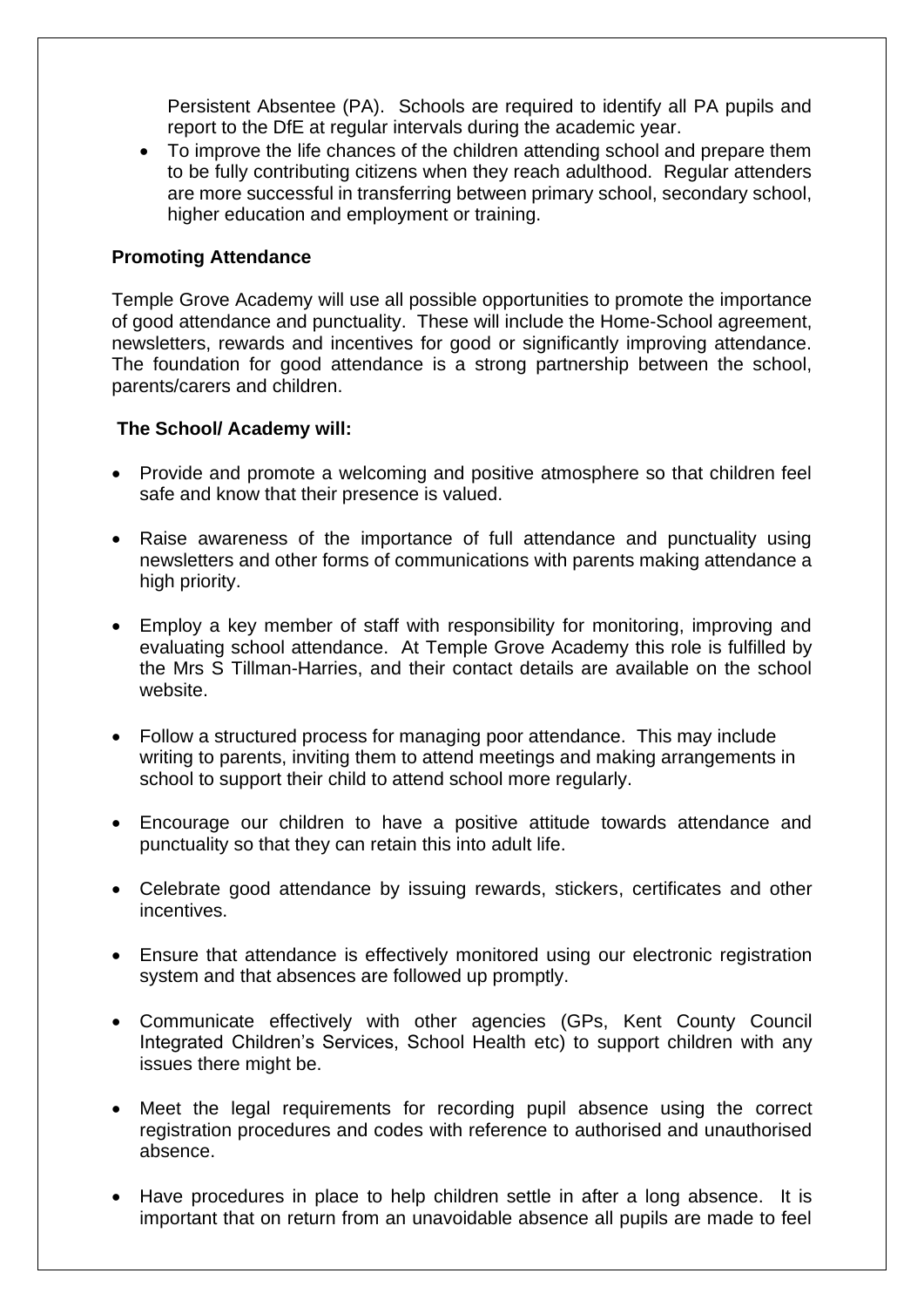welcome. This will include ensuring that the pupil is supported to catch up on missed work and brought up to date with any information that has been passed to the other pupils. Please speak to the Mrs S Cattley, Welfare Officer and your child's teacher on their return.

• Make arrangements to meet the requirements of pupils with additional educational needs or an Education Health Care Plan.

### **Parental Responsibility**

Parents have a legal duty to ensure that their children attend school regularly and arrive on time. Regular attendance is essential to the all-round development of the child and they should be allowed to take full advantage of educational opportunities available to them in order to make good progress in their learning. Poor attendance undermines their educational attainment and progress and sometimes puts pupils at risk by encouraging anti-social behaviour.

**It is parents' responsibility to contact the school on the first day their child is absent. This is a safeguarding requirement so that all parties know your child is safe and their whereabouts are known. Parents should update the school daily during any period of absence from school and inform the school when their child is returning.**

#### **We expect parents to:**

- Promote the importance of good attendance and punctuality, with their child aiming for 100% attendance each year.
- Keep absences to a minimum.
- Ensure that their child arrives at school on time each day.
- Provide up to date contact numbers and changes of address.
- Telephone the Academy when their child is unable to attend on the first day of the absence and each day thereafter with the reason for this. Parents should also let the Academy know if their child is going to be late eg if a car breaks down or an urgent appointment has been made.
- Provide a written explanation for the absence when their child returns to school.
- Parents should provide medical evidence indicating attendance at the dentist, doctor or optician, if asked to do so. Whenever possible all medical/dental appointments should be made outside of school hours unless an emergency has arisen.
- Contact the school at the earliest opportunity if their child is experiencing any difficulties and the school will do everything possible to resolve the issues.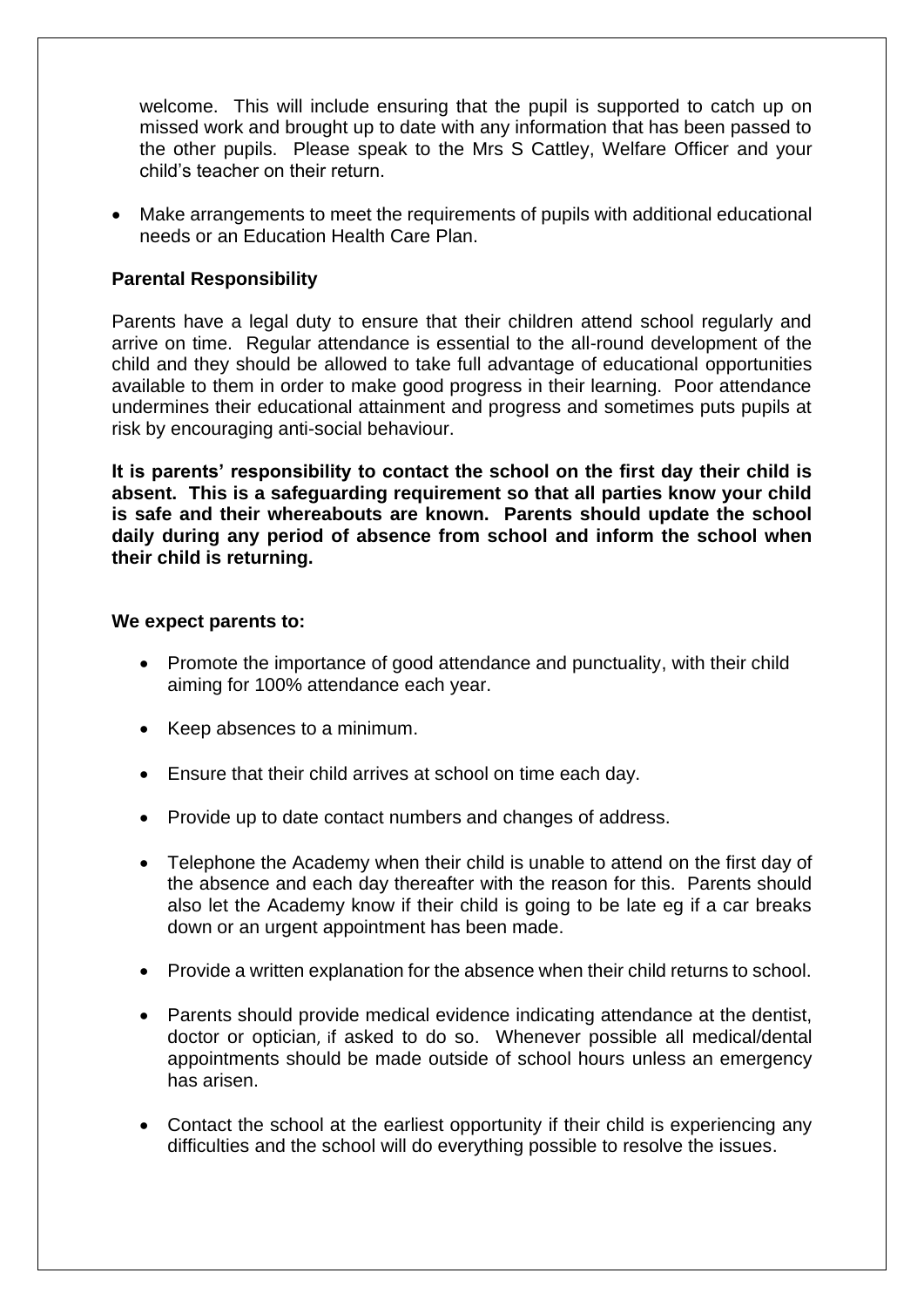Ensuring a child's regular attendance at school is a parent/carer's legal responsibility under **Section 444 of the 1996 Education Act** and permitting absence from school that is not authorised by the school may create an offence in law.

#### **We expect pupils to:**

- Attend every day unless they are too ill, or the absence has been authorised by the school.
- Arrive at school on time.
- Go to registration and all lessons on time.

## **The Role of School Staff**

At Temple Grove Academy there is a whole school approach to ensuring excellent school attendance with some staff having specific responsibilities.

Mrs S Tillman-Harries, Assistant Head for Inclusion, has overall responsibility for school attendance.

Class teachers or form tutors will keep accurate registers, completing the register at the beginning of each morning and once during the afternoon session. Marking the attendance register twice daily is a legal requirement. Teachers will mark pupils present, absent or late.

It is the responsibility of Mrs S Cattley, Welfare Officer to ensure:

- Attendance and lateness records are up to date.
- If no reason for absence has been provided, parents are contacted on the first day of absence.
- Where there has been no communication from parents, letters are sent to parents requesting reasons for absence.
- The appropriate attendance code is entered on the register.
- Parents are informed three times a year of their child's attendance.

## **Lateness**

Pupils are expected to arrive by 09:00am. All pupils who arrive late must report, with their parent, to the school office where they will be expected to sign in via the InVentry system where the reason for lateness will be recorded. The pupil will be marked as late in the register (registration code L).

The register will close at 09:30am. Pupils arriving after the register has closed will be marked as late after registration and this will count as an unauthorised absence (registration code U).

Frequent lateness after the register has closed will be discussed with parents and could provide grounds for further action.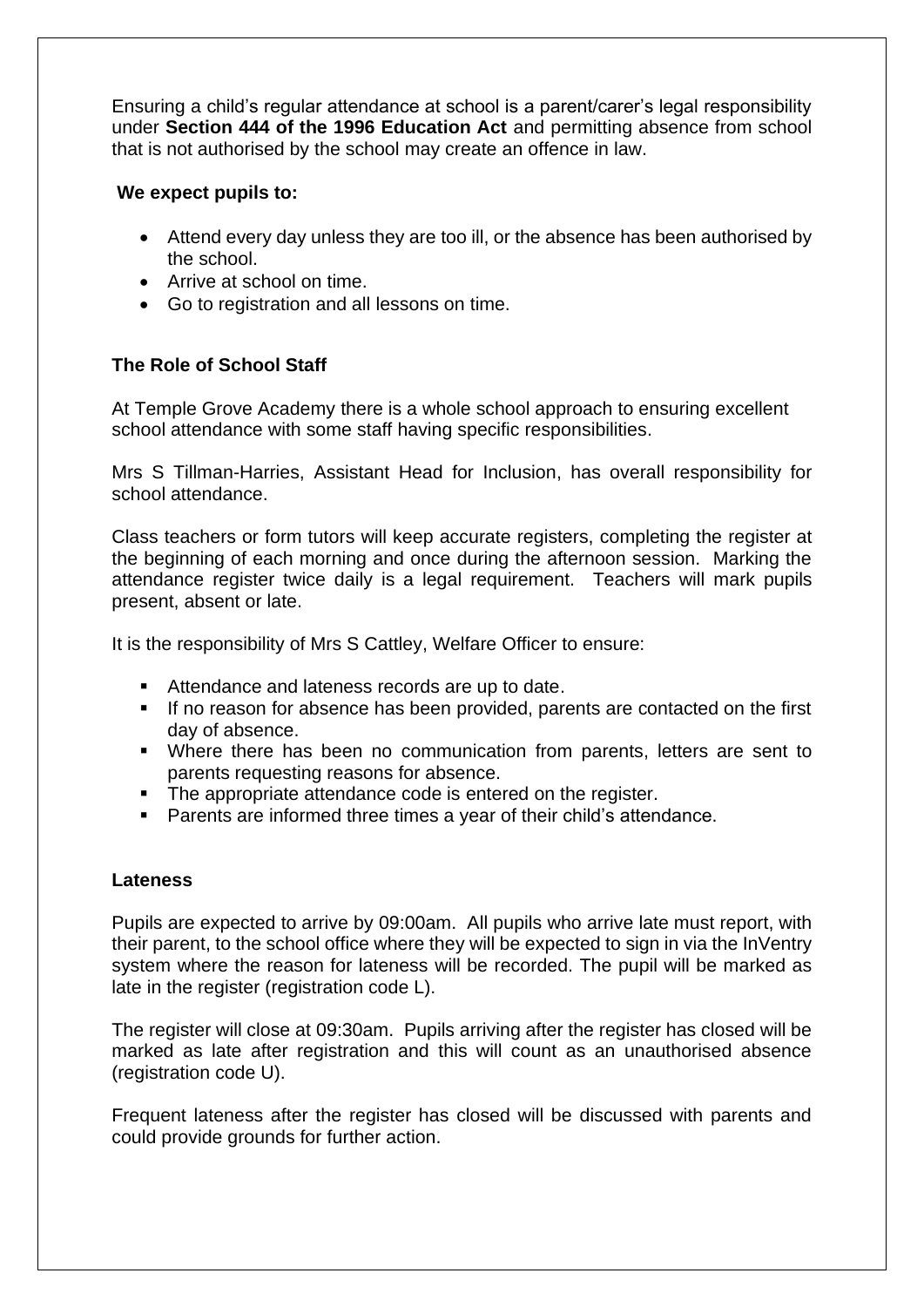#### **Absence**

A child's absence will be authorised if approval has been given by the school in advance or an acceptable reason has been given afterwards.

Only the Headteacher can authorise absence. A letter or telephone message from a parent does not in itself authorise an absence. If absences are not authorised, parents will be notified. If no explanation is received, absences will not be authorised.

The following reasons are examples of absence that will not be authorised:

- Persistent nonspecific illness e.g. 'poorly' or 'unwell'
- Absence of siblings if one child is ill
- Oversleeping
- Inadequate clothing/uniform
- Confusion over school dates
- Medical/dental appointments of more than half a day without very good reasons
- Child/family birthday
- Shopping trip
- Family Holidays (see 'leave of absence' above)

The Headteacher may authorise other absences in 'exceptional circumstances' but this must be requested in advance and agreement to each request is at the discretion of the Headteacher, acting on behalf of the Governing Body. Each case will be judged on its merits and the Headteacher's decision is final. The principles for defining 'exceptional' are: rare, significant, unavoidable and short. An absence might be considered unavoidable if the event could not reasonably be scheduled at another time. Once a child has been absent without permission, the absence cannot be authorised retrospectively.

Persistent unauthorised absence may result in statutory referral to the Local Authority. The school will follow the appropriate procedures prior to referral and parents will be notified in writing.

When a referral is made, the pupil's Registration Certificate, copies of all letters sent to parents and minutes of any meetings will be attached to the completed referral form with any other relevant information.

#### **Children Missing Education**

Parents must inform the school/academy in writing if they are planning to remove their child from the school roll. This must include the details of the arrangements that will be put in place for the child's education.

The school will follow the Department for Education guidance relating to Children Missing Education (CME). If after ten day's continuous absence the school has been unable to ascertain the whereabouts of a pupil, they will make a referral to the Local Authority.